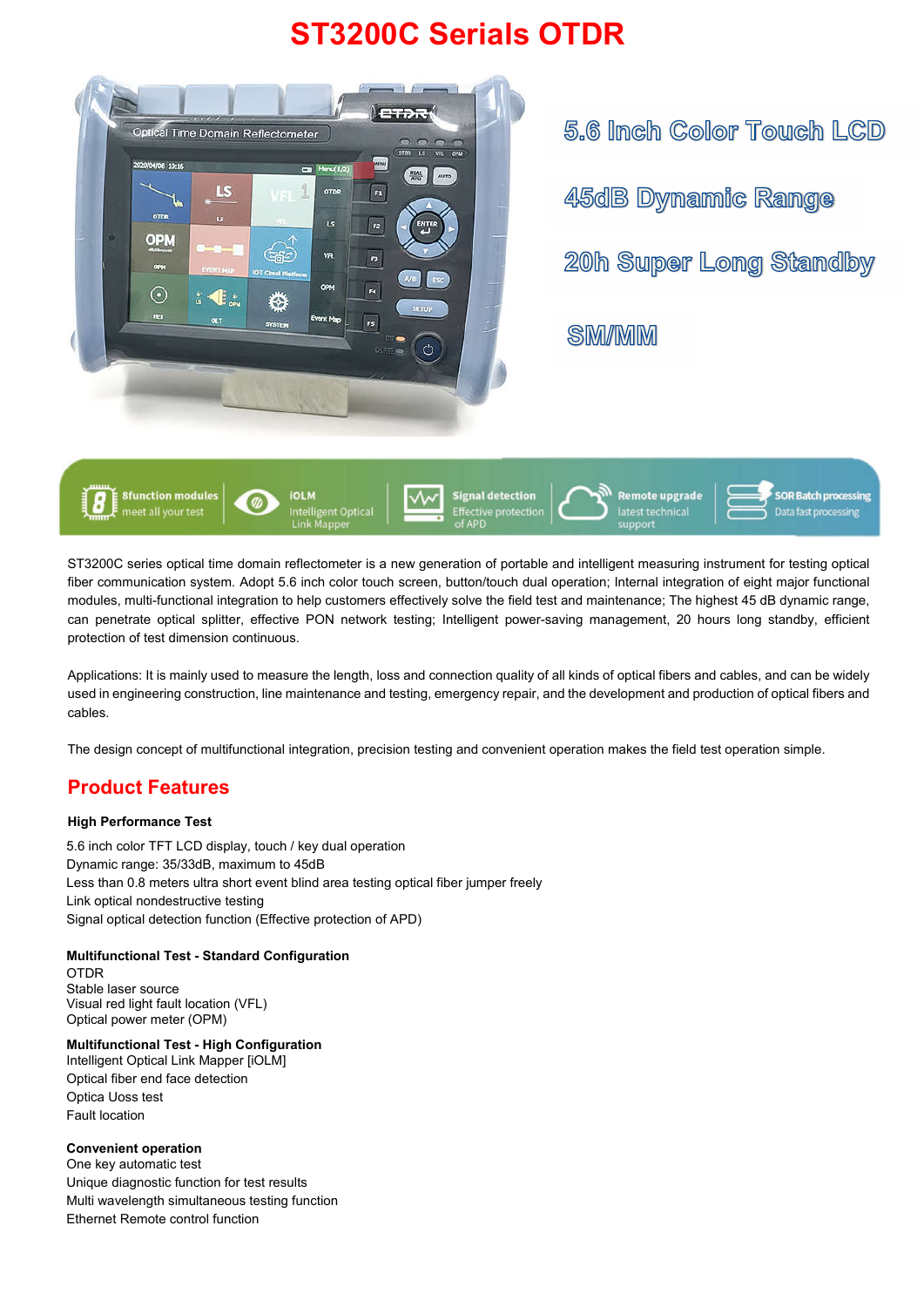**Convenient data processing** English input function Automatic data storage SOR batch processing Remote upgrade function

**High reliability** 20h super long standby 1.5meter drop test Waterproof and splash proof Operating temperature -10℃~50℃

# **Technical Specifications**

| <b>OTDR</b>                    |                                                                                                 |                                                        |                  |                                            |                              |                              |                                         |                  |                                        |  |
|--------------------------------|-------------------------------------------------------------------------------------------------|--------------------------------------------------------|------------------|--------------------------------------------|------------------------------|------------------------------|-----------------------------------------|------------------|----------------------------------------|--|
| <b>Model</b>                   |                                                                                                 |                                                        |                  | ST3200C-A  ST3200C-B  ST3200C-C  ST3200C-D | ST3200C-E ST3200C-F          |                              | ST3200C-G                               | ST3200C-H        | ST3200C-I                              |  |
| <b>Type</b>                    | <b>SM</b>                                                                                       |                                                        |                  |                                            |                              |                              | МM                                      | SM/MM            |                                        |  |
| Wavelength                     | 1310nm/1550nm                                                                                   |                                                        |                  |                                            | 1310nm<br>/1490nm<br>/1550nm | 1310nm<br>/1550nm<br>/1625nm | 1310nm<br>/1490nm<br>/1550nm<br>/1625nm | 850nm/<br>1300nm | 850nm<br>/1300nm<br>/1310nm<br>/1550nm |  |
| Max<br><b>Dynamic Range</b>    | 35/33dB                                                                                         | 38/36dB                                                | 42/40dB          | 45/43dB                                    | 37/35/35dB                   |                              | 37/35/35dB 37/35/35/35dB                | 28/26dB          | 28/26/35/33dB                          |  |
| <b>Event Blind Zone</b>        | 1 <sub>m</sub>                                                                                  | 0.8 <sub>m</sub>                                       | 0.8 <sub>m</sub> | 0.8 <sub>m</sub>                           | 0.8 <sub>m</sub>             | 0.8 <sub>m</sub>             | 0.8 <sub>m</sub>                        | Im               | Im                                     |  |
| <b>ATT Blind zone</b>          | 6 <sub>m</sub>                                                                                  | 6 <sub>m</sub>                                         | 6 <sub>m</sub>   | 6 <sub>m</sub>                             | 6 <sub>m</sub>               | 6 <sub>m</sub>               | 6 <sub>m</sub>                          | 6 <sub>m</sub>   | 6 <sub>m</sub>                         |  |
| <b>Test Range</b>              | 500m/1 km/2km/4km/8km/16km/ 32km/64km/12 8km/256km                                              |                                                        |                  |                                            |                              |                              |                                         |                  |                                        |  |
| <b>Pulse Width</b>             | 3ns/5ns/10ns/30ns/50ns/80ns/160ns/320ns/500ns/800ns/1000ns/3000ns/5000ns/8000ns/10000ns/20000ns |                                                        |                  |                                            |                              |                              |                                         |                  |                                        |  |
| Ranging accuracy               | $\pm$ (0.75m+ Sample interval +0.005 % x Test distance)                                         |                                                        |                  |                                            |                              |                              |                                         |                  |                                        |  |
| Loss accuracy                  | ±0.05dB/dB                                                                                      |                                                        |                  |                                            |                              |                              |                                         |                  |                                        |  |
| Sample Points                  | 16k~256k                                                                                        |                                                        |                  |                                            |                              |                              |                                         |                  |                                        |  |
| <b>Sample Resolution</b>       | $0.05m - 16m$                                                                                   |                                                        |                  |                                            |                              |                              |                                         |                  |                                        |  |
| <b>Reflection Accuracy</b>     | ±3dB                                                                                            |                                                        |                  |                                            |                              |                              |                                         |                  |                                        |  |
| <b>File Format</b>             | <b>SOR Standard File Format</b>                                                                 |                                                        |                  |                                            |                              |                              |                                         |                  |                                        |  |
| Loss Analysis                  | 4-point method /5-point method                                                                  |                                                        |                  |                                            |                              |                              |                                         |                  |                                        |  |
| Laser Safety Level             | Class II                                                                                        |                                                        |                  |                                            |                              |                              |                                         |                  |                                        |  |
| <b>Refresh Rate</b>            | 3Hz(Typ.)                                                                                       |                                                        |                  |                                            |                              |                              |                                         |                  |                                        |  |
| Data Storage                   | 100M (<3000 curves) ;<br>External storage: 4G bit<br>Internal storage:                          |                                                        |                  |                                            |                              |                              |                                         |                  |                                        |  |
| Connector                      | FC/UPC (Interchangeable SC, ST)                                                                 |                                                        |                  |                                            |                              |                              |                                         |                  |                                        |  |
| Data Interface                 |                                                                                                 | USB、Mini-USB、10M/100M Ethernet Port                    |                  |                                            |                              |                              |                                         |                  |                                        |  |
| <b>OPM</b><br>Wavelength range |                                                                                                 |                                                        |                  |                                            |                              |                              |                                         |                  |                                        |  |
| Connector                      | 800nm~1700nm<br>Universal joint FC/SC/ST                                                        |                                                        |                  |                                            |                              |                              |                                         |                  |                                        |  |
| <b>Test Scope</b>              | $-50$ dBm $\sim$ $+26$ dBm                                                                      |                                                        |                  |                                            |                              |                              |                                         |                  |                                        |  |
| Uncertainty                    |                                                                                                 | ±5%                                                    |                  |                                            |                              |                              |                                         |                  |                                        |  |
| Calibration Wavelength         | 850nm/980nm/1300nm/1310nm/1490mn/1550nm/1625mn/1650nm                                           |                                                        |                  |                                            |                              |                              |                                         |                  |                                        |  |
| LS                             |                                                                                                 |                                                        |                  |                                            |                              |                              |                                         |                  |                                        |  |
| Laser Type                     | FP-LD                                                                                           |                                                        |                  |                                            |                              |                              |                                         |                  |                                        |  |
| Wavelength                     | Consistent with OTDR output wavelength                                                          |                                                        |                  |                                            |                              |                              |                                         |                  |                                        |  |
| <b>Output Power</b>            | $>$ -5dBm                                                                                       |                                                        |                  |                                            |                              |                              |                                         |                  |                                        |  |
| <b>Stability</b>               |                                                                                                 | CW, ±0.5dB/15min (Test after 15 minutes of preheating) |                  |                                            |                              |                              |                                         |                  |                                        |  |
| <b>VFL</b>                     | Connector<br>FC/UPC (Interchangeable SC, ST)                                                    |                                                        |                  |                                            |                              |                              |                                         |                  |                                        |  |
| Wavelength                     |                                                                                                 |                                                        |                  |                                            | 650nm±20nm                   |                              |                                         |                  |                                        |  |
| Output power                   | $>2$ mW                                                                                         |                                                        |                  |                                            |                              |                              |                                         |                  |                                        |  |
| Mode                           | CW/IHz/2Hz                                                                                      |                                                        |                  |                                            |                              |                              |                                         |                  |                                        |  |
| Connector                      | FC/UPC (Interchangeable SC> ST)                                                                 |                                                        |                  |                                            |                              |                              |                                         |                  |                                        |  |

| <b>Others</b>                                                                                                          |                                                                                                                        |  |  |  |  |  |
|------------------------------------------------------------------------------------------------------------------------|------------------------------------------------------------------------------------------------------------------------|--|--|--|--|--|
| Display                                                                                                                | 5.6 inch color LCD + touch screen                                                                                      |  |  |  |  |  |
| <b>Power Supply</b>                                                                                                    | Input: $100V \sim 240V$ , 50/60Hz, 0.6A Output:<br>12V-19V, 1.5A<br><b>AC/DC Adapter:</b><br>Li-Battery: 7.4V, 5200mAh |  |  |  |  |  |
| <b>Working Temperature</b>                                                                                             | $-10^{\circ}$ C $\sim$ +50 $^{\circ}$ C                                                                                |  |  |  |  |  |
| <b>Storage Temperature</b>                                                                                             | $-40^{\circ}$ C $\sim$ +70 $^{\circ}$ C                                                                                |  |  |  |  |  |
| <b>Relative Humidity</b>                                                                                               | $0 \sim 95$ %, Non Condensing                                                                                          |  |  |  |  |  |
| Weight                                                                                                                 | $\leq 1.2$ kg                                                                                                          |  |  |  |  |  |
| <b>Size</b>                                                                                                            | 227mmx 160mmx70min                                                                                                     |  |  |  |  |  |
| Functions of Host: PON OTDR/OPM/VFL/LS/ Event Map/Fiber End Detection (Additional purchase detector)/Optical Loss Test |                                                                                                                        |  |  |  |  |  |

**The Optical Loss Test index refers to the above LS and OPM index.**